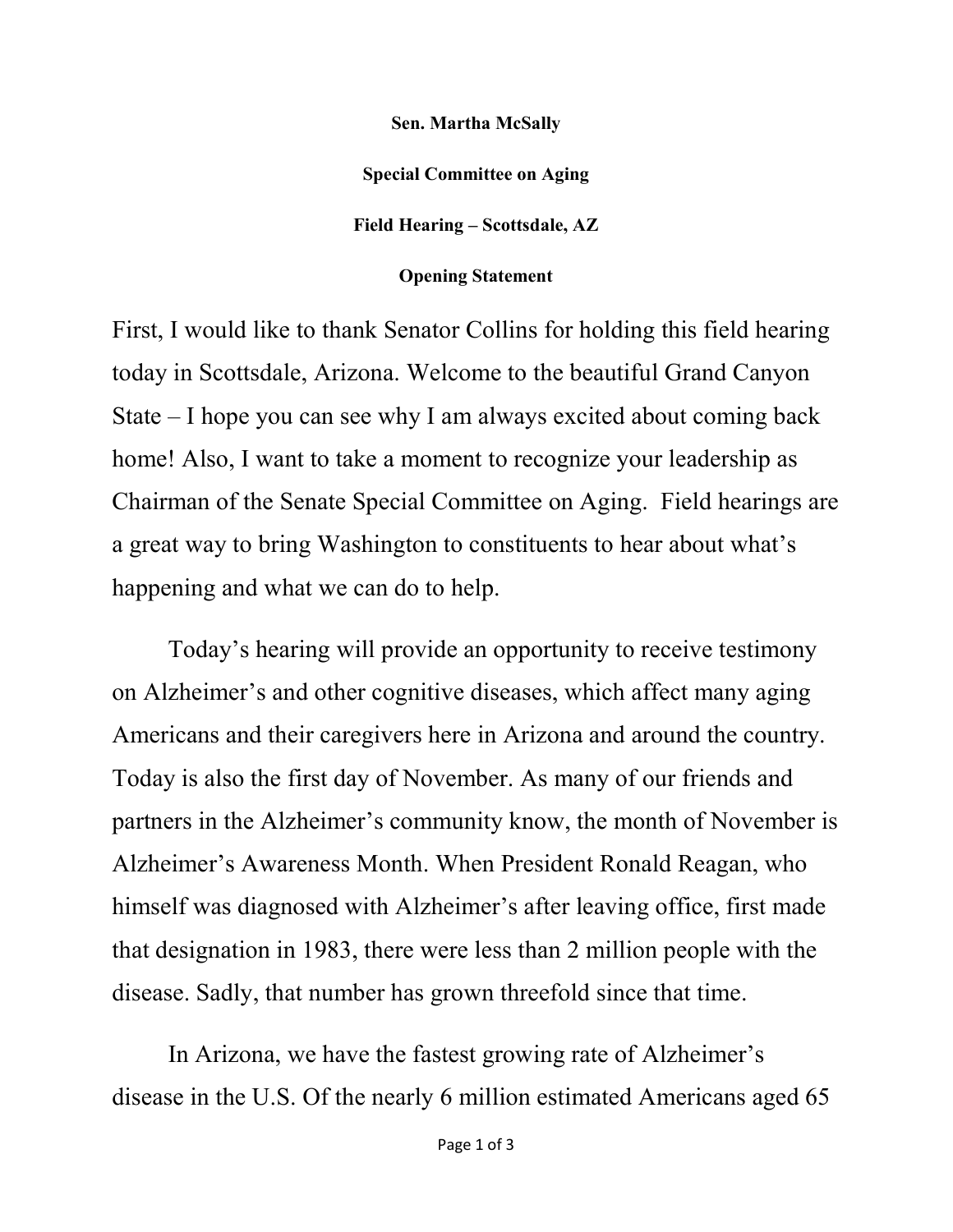and older affected, 140,000 live in our home state. Furthermore, the death rate in Arizona is almost 20% higher than the U.S. average. We all know someone who has suffered from cognitive impairment, and the impact is immeasurable. One of my uncles suffered for many years before passing away from Alzheimer's Disease. And I have a dear friend named TK Warfield who was also my veterinarian for three dogs who is currently suffering from what his doctor now thinks is lewy-body demetia with parkinson's-like symptoms. He had to stop caring for animals which was his life passion and has been through a challenging path to find a diagnosis and best treatment. I am heartbroken but inspired by how he and his wife Donna are enduring the fight against this awful disease.

I have been a strong advocate for those suffering with cognitive diseases while serving in Congress. During my 5 years in Congress, I have supported efforts to increase the National Institutes of Health(NI) funding and I am proud to say we have seen an approximate 371% increase through those years. This year, I was honored to join with Senator Collins in requesting full and robust funding for Fiscal Year 2020 Alzheimer's research through NIH. This funding has made an impact in my home state directly, as seen through University of Arizona's impressive research. I have and will continue to strongly support this much needed research.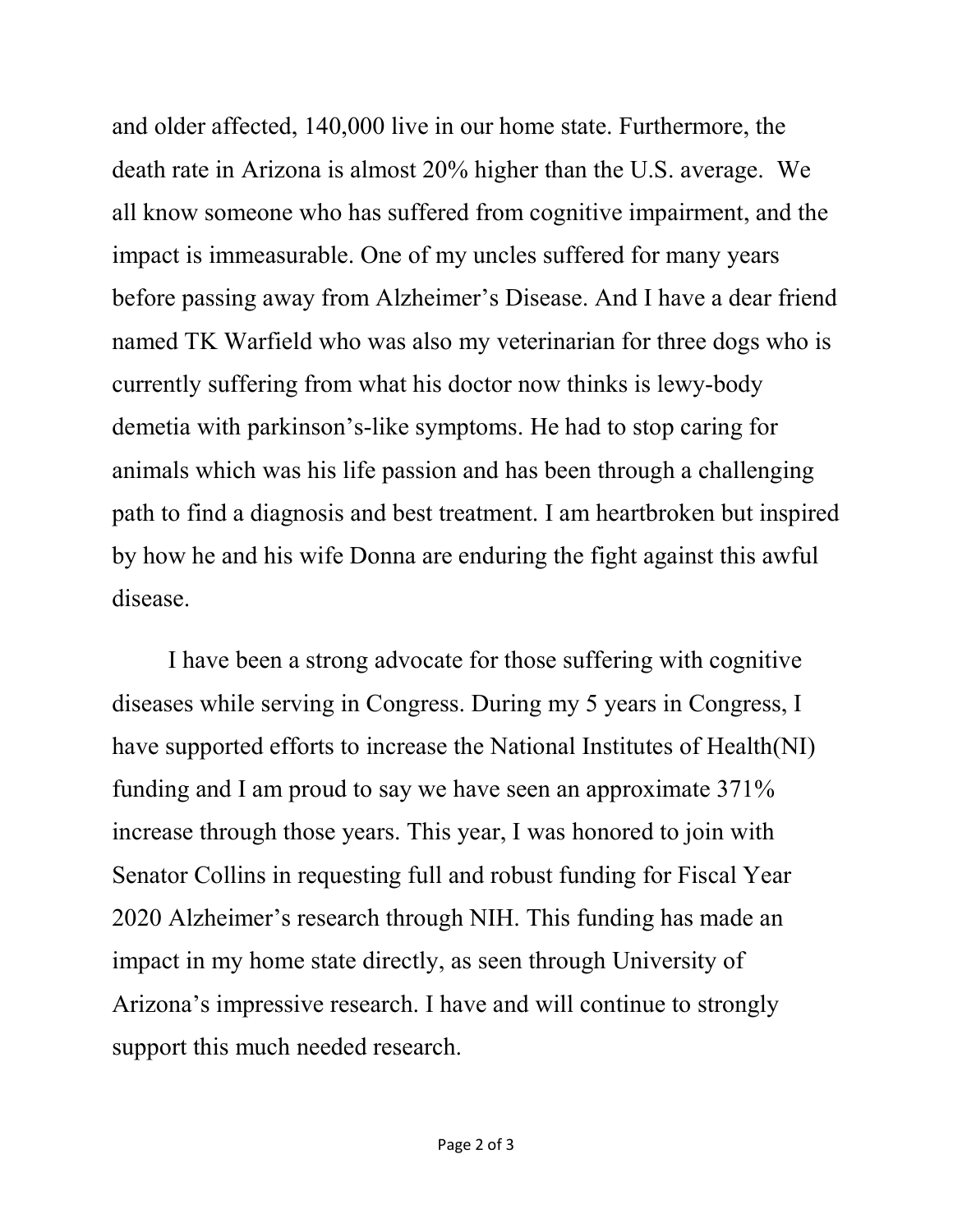It is fantastic to see Arizona leading the way in putting these dollars to use in Alzheimer's and other cognitive disease research. Between our public universities, community programs and local organizations, we are paving a path forward in the fight against these diseases. Today, Dr. Roberta Brinton, the Director of The University of Arizona's Center for Innovation in Brain Science, will discuss the groundbreaking research they have been conducting as well as the impact federal funding can have on their work. We also welcome Dr. Alireza Atri, who is the Director of the Banner Sun Health Research Institute. This institute specializes in debilitating age-related diseases, and has had a significant impact on generating groundbreaking research. Along with caring for his father for 10 years, his vital research in this field has led to potential, preventative treatments for Alzheimer's as well best practice guidelines for aging adults. We welcome you and look forward to both your testimonies.

However, despite many of these advances, we still have a long road ahead. Today, I hope to hear not only the successes we have achieved, but also the challenges we still face to fight these cognitive diseases. In 2017, in Arizona alone there were over 300,000 caregivers providing more than 376 million hours of unpaid care to those afflicted by Alzheimer's and other cognitive impairments – usually a family member. These unsung heroes sacrifice so much to care for their loved ones, and most of the time that effort goes unrewarded. They often